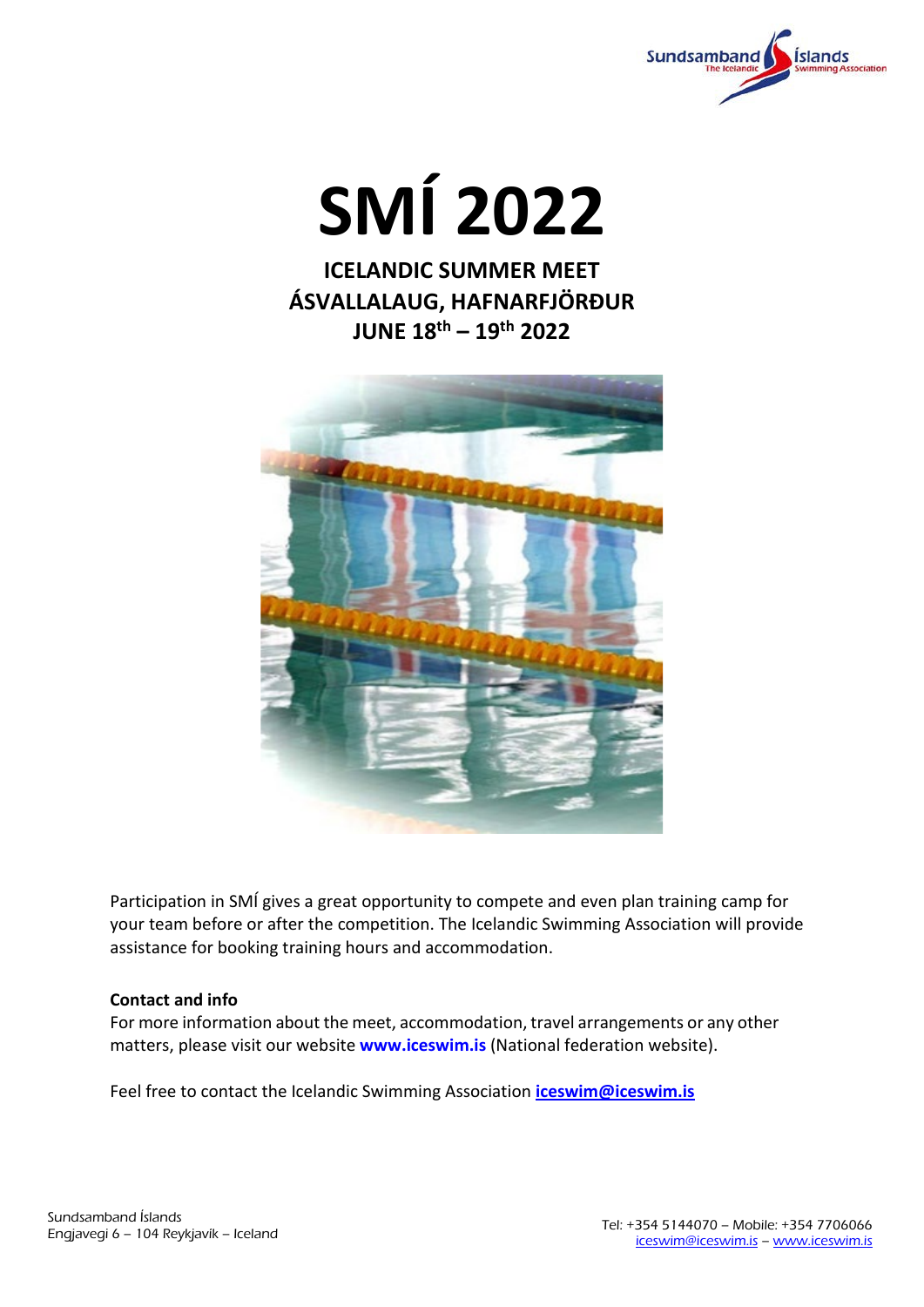

# **ICELANDIC SUMMER MEET (SMÍ)**

# **JUNE 18th – 19th 2022**

# **REGULATIONS**

- 1. Icelandic summer meet is held according to FINA rules. The organizers are the Icelandic Swimming Association and Sundfélag Hafnarfjarðar ( [www.sh.is](http://www.sh.is/) ).
- 2. The competition takes place in an indoor pool (50m x 25m) and is being run on 8 lanes. Depth is 2 meters and water temperature around 27°C.
- 3. The competition is open for juniors and older according to LEN age groups:

| Age categories | <b>Juniors</b> | <b>Seniors</b> |  |
|----------------|----------------|----------------|--|
| Men            | Born 2004-2007 | 2003 and older |  |
| Women          | Born 2005-2008 | 2004 and older |  |

4. Heats will be seeded according to the entry times, without any regards to the swimmer's age. We only accept long course time or converted times. We convert short course (25m) times to long Course (50m) times by adding 2% to the short course entry times.

We only accept times equal to or faster than the standard time which is on the meet program.

5. Prelims and finals will be swum in all 50m, 100m, 200m and 400m events. Direct finals will be swum for the 800m and 1500m freestyle events. There will be A and B final in 50m, 100m and 200m events, only A finals in 400m events. We give us right to drop B finals in event with less than 20 swimmers in the morning prelims.

|                         | A final | <b>B</b> final | <b>Direct</b><br>finals |
|-------------------------|---------|----------------|-------------------------|
| 50 <sub>m</sub> events  |         |                |                         |
| 100 <sub>m</sub> events |         |                |                         |
| 200 <sub>m</sub> events |         |                |                         |
| 400m events             |         |                |                         |
| 800m events             |         |                |                         |
| 1500m events            |         |                |                         |

6. The competition office must be informed of withdrawals for the finals, no later than 30 minutes after completion of the heats.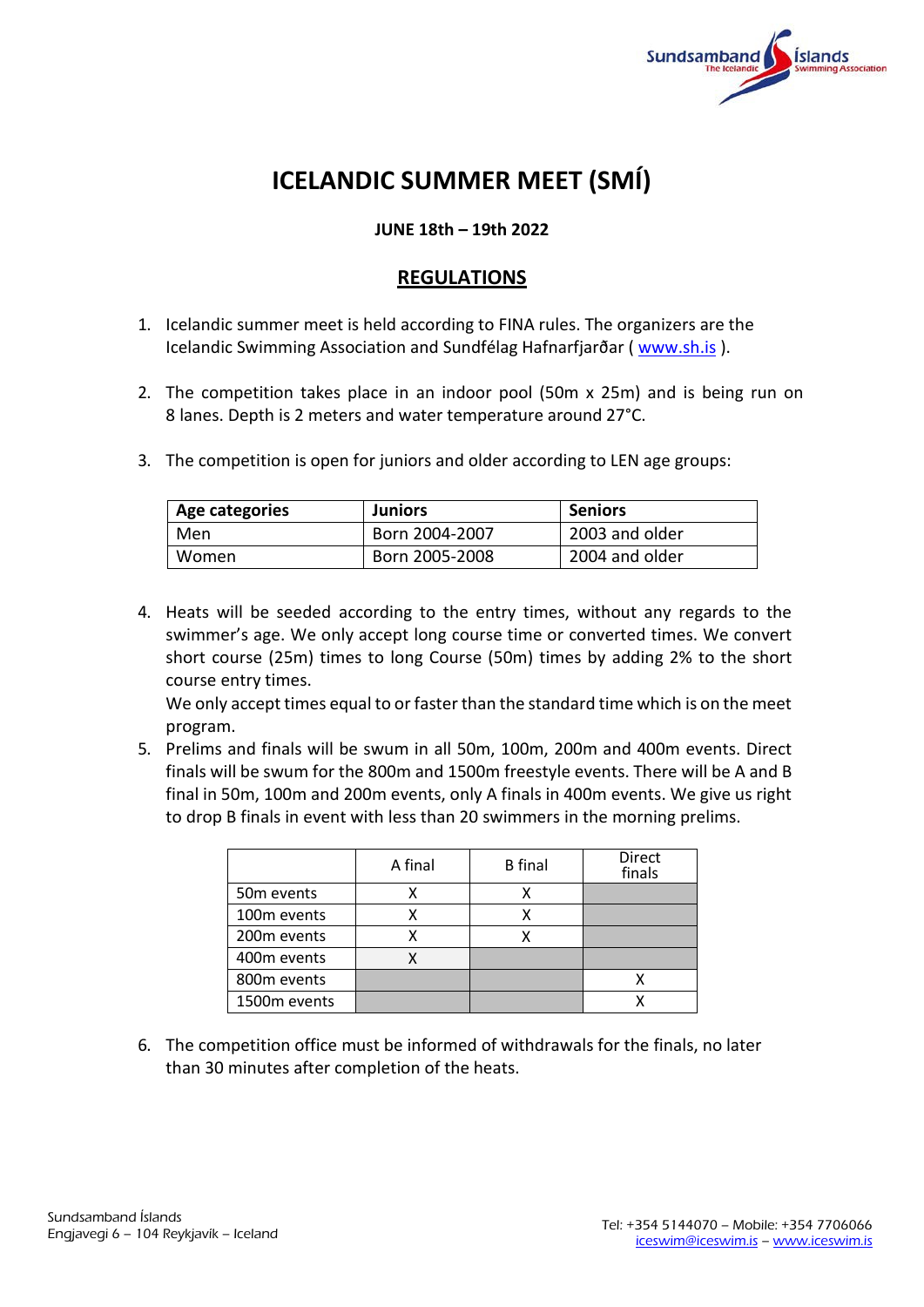

- 7. Medals will be awarded for open category finals. 3 best men and women swimmers will receive medals for all events.
- 8. Price money will be awarded for the best performances of the meet according to the latest FINA point table for both men and women, in open and junior category.

| <b>SENIOR</b> |                     | <b>JUNIOR</b> |                     |  |  |  |
|---------------|---------------------|---------------|---------------------|--|--|--|
|               | 1. Place 20,000 ISL |               | 1. Place 15,000 ISL |  |  |  |
|               | 2. Place 15,000 ISL |               | 2. Place 10,000 ISL |  |  |  |
|               | 3. Place 10,000 ISL |               | 3. Place 5.000 ISL  |  |  |  |
|               |                     |               |                     |  |  |  |

9. Team classification for three best teams according to total FINA point score for 6 best men, 6 best women and best relay from each team in both relay events.

| <b>BEST TEAMS</b> |  |                       |  |  |
|-------------------|--|-----------------------|--|--|
|                   |  | 1. Place   60.000 ISL |  |  |
|                   |  | 2. Place   40.000 ISL |  |  |
|                   |  | 3. Place   20.000 ISL |  |  |
|                   |  |                       |  |  |

- 10. Preliminary entries must be received by April 29<sup>th</sup>, 2022. Final confirmation of entries must be received by May  $27<sup>th</sup>$ , 2022. Only Splash and WinGrodan entry forms (via Swimrankings or email) can be used to register swimmers. Late entry fee is paid when deadlines are not met.
- 11. Completed entry forms are to be sent to: **[meets@iceswim.is](mailto:meets@iceswim.is)**
- 12. The Entry fee is 750 ISK (€ 5) for individual event and 1.500 ISK (€ 10) for relays. No restitution will be made for absence. Entry fee must be paid no later than May 27<sup>th</sup>, 2022. Bank information is listed on following page. Late entry fee is 3.000 ISK (€20) for each individual event. The organizers reserve the right to withdraw entries where entry fee is not paid.
- 13. The organizers reserve the right to change the competition program.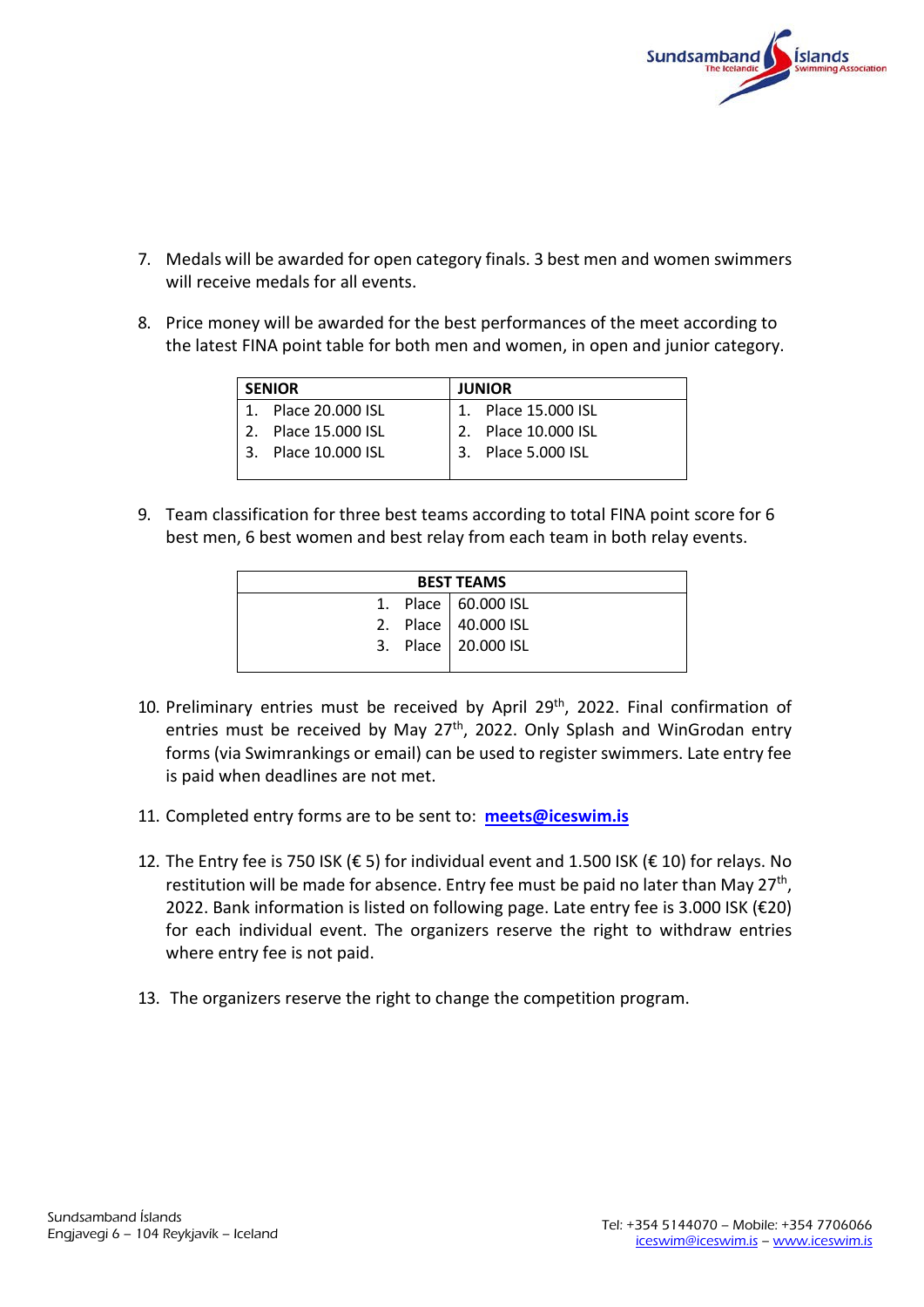

# **Bank information**

## **Icelandic Swimming Association (Sundsamband Íslands)**

**Address:**  Sundsamband Íslands Engjavegur 6 104 Reykjavík Iceland

**Account:** 528-26-7327 **Nr:** 6402692359 **Swift:** GLITISRE **IBAN:** IS780528260073276402692359 **Receipt:** [meets@iceswim.is](mailto:meets@iceswim.is)

*For further information please contact one of the following:*

#### **The Icelandic Swimming Association** Mr. Emil Örn Harðarson

**[meets@iceswim.is](mailto:meets@iceswim.is)**

Mrs. Ingibjorg Helga Arnardottir – General Secretary tel: +354 770 6066 **[ingibjorgha@iceswim.is](mailto:ingibjorgha@iceswim.is)**

Mr. Eyleifur Jóhannesson – National Team Director tel: +354 899 0617 **[leifi@iceswim.is](mailto:leifi@iceswim.is)**

# **Useful websites:**

[www.iceswim.is](http://www.iceswim.is/) Icelandic Swimming Association webpage [en.vedur.is](http://www.en.vedur.is/) Icelandic Met office (weather reports) [www.road.is](http://www.road.is/) Road conditions for travelers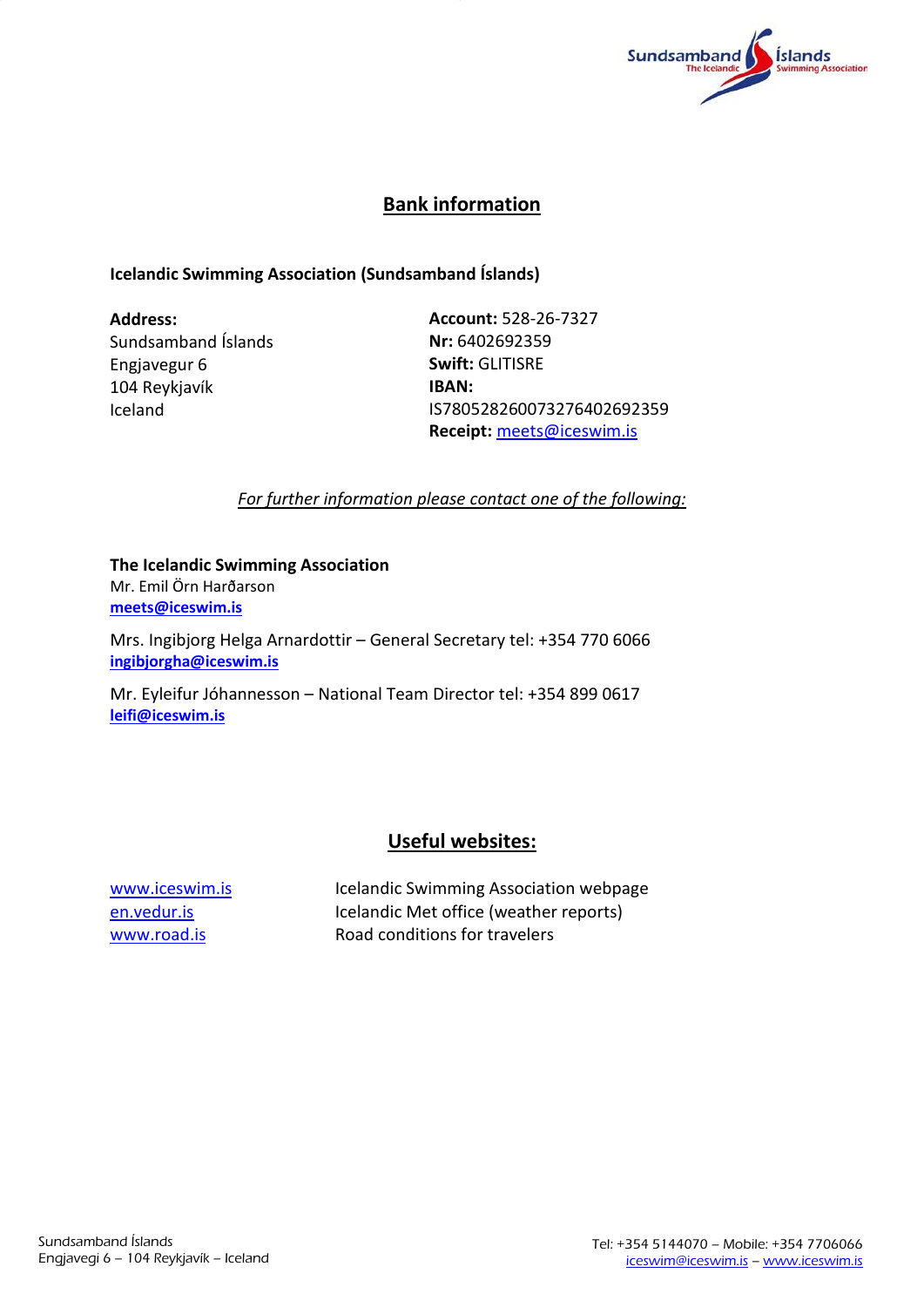

#### **SATURDAY – PRELIMS**

Start at 9:30 (Warm Up from 8.00)

| Nr. | Event             | <b>Sex</b> | <b>Type</b>                  | Age   | 50 <sub>m</sub> standard    | 25m standard                |
|-----|-------------------|------------|------------------------------|-------|-----------------------------|-----------------------------|
| 1.  | 50m Butterfly     | Men        | Prelim                       | $+15$ | 32,66                       | 32,01                       |
| 2.  | 50m Freestyle     | Women      | Prelim                       | $+14$ | 34,42                       | 33,73                       |
| 3.  | 50m Backstroke    | Men        | Prelim                       | $+15$ | 36,53                       | 35,80                       |
| 4.  | 50m Breaststroke  | Women      | Prelim                       | $+14$ | 44,52                       | 43,63                       |
| 5.  | 200m Medley       | Men        | Prelim                       | $+15$ | 2:47,99                     | 2:44,63                     |
| 6.  | 400m medley       | Women      | Prelim                       | $+14$ | 6:34,01                     | 6:26,13                     |
| 7.  | 100m Freestyle    | Men        | Prelim                       | $+15$ | 1:06,17                     | 1:04,84                     |
| 8.  | 200m Freestyle    | Women      | Prelim                       | $+14$ | 2:41,33                     | 2:38,10                     |
| 9.  | 200m Butterfly    | Men        | Prelim                       | $+15$ | 2:52,69                     | 2:49,24                     |
| 10. | 100m Butterfly    | Women      | Prelim                       | $+14$ | 1:22,84                     | 1:21,18                     |
| 11. | 200m Backstroke   | Men        | Prelim                       | $+15$ | 2:53,23                     | 2:50,34                     |
| 12. | 100m Backstroke   | Women      | Prelim                       | $+14$ | 1:26,30                     | 1:24,87                     |
| 13. | 100m Breaststroke | Men        | Prelim                       | $+15$ | 1:27,08                     | 1:25,34                     |
| 14. | 200m Breaststroke | Women      | Prelim                       | $+14$ | 3:29,80                     | 3:25,60                     |
| 15. | 400m Freestyle    | Men        | Prelim                       | $+15$ | 5:15,83                     | 5:09,51                     |
| 16. | 800m Freestyle    | Women      | Direct Final<br>Slower heats | $+14$ | 11:46,49<br>Max 24 swimmers | 11:32,36<br>Max 24 swimmers |

### **SATURDAY - FINALS**

Start at 17:00 (Warm Up from 15.30)

| Nr. | Event             | <b>Sex</b> | <b>Type</b>         | Age   | A Final      | <b>B</b> Final     |
|-----|-------------------|------------|---------------------|-------|--------------|--------------------|
| 1.  | 50m Butterfly     | Men        | Final               | $+15$ | X            | X                  |
| 2.  | 50m Freestyle     | Women      | Final               | $+14$ | X            | X                  |
| 3.  | 50m Backstroke    | Men        | Final               | $+15$ | X            | X                  |
| 4.  | 50m Breaststroke  | Women      | Final               | $+14$ | X            | X                  |
| 5.  | 200m Medley       | Men        | Final               | $+15$ | X            | X                  |
| 6.  | 400m medley       | Women      | Final               | $+14$ | X            |                    |
| 7.  | 100m Freestyle    | Men        | Final               | $+15$ | X            | X                  |
| 8.  | 200m Freestyle    | Women      | Final               | $+14$ | X            | X                  |
| 9.  | 200m Butterfly    | Men        | Final               | $+15$ | X            | $\mathsf{x}$       |
| 10. | 100m Butterfly    | Women      | Final               | $+14$ | $\mathsf{x}$ | X                  |
| 11. | 200m Backstroke   | Men        | Final               | $+15$ | X            | X                  |
| 12. | 100m Backstroke   | Women      | Final               | $+14$ | $\mathsf{x}$ | $\pmb{\mathsf{X}}$ |
| 13. | 100m Breaststroke | Men        | Final               | $+15$ | X            | X                  |
| 14. | 200m Breaststroke | Women      | Final               | $+14$ | X            | X                  |
| 15. | 400m Freestyle    | Men        | Final               | $+15$ | X            |                    |
| 16. | 800m Freestyle    | Women      | <b>Direct Final</b> | $+14$ |              |                    |
|     |                   |            | <b>Fastest Heat</b> |       |              |                    |
| 17. | 4x100m Freestyle  | Mixed      | Direct Final        | $+14$ |              |                    |